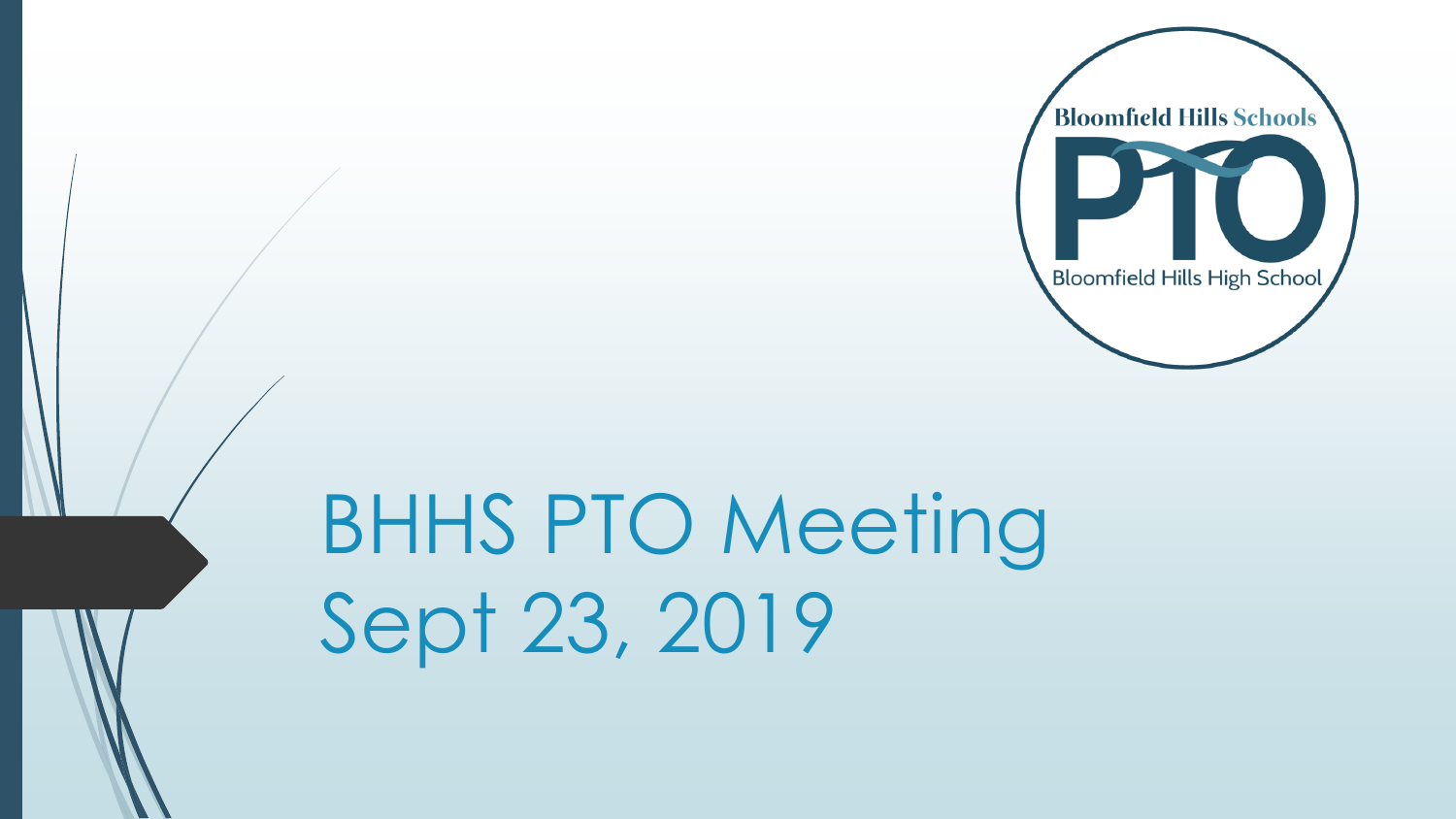## Thank you, Volunteers!

| <b>REGISTRATION</b>      | <b>PICTURE DAY</b>   | <b>CURRICULUM NIGHT</b> |  |
|--------------------------|----------------------|-------------------------|--|
| Michelle Feneberg        | <b>Heidi Brode</b>   | Megan Johnston          |  |
| <b>Natalie Finerty</b>   | Melissa Feldman      | <b>Barb Kaufman</b>     |  |
| <b>Julie Hirsch</b>      | <b>Julie Hirsch</b>  | Laura Silberman         |  |
| Megan Johnston           | Toni Jordan          |                         |  |
| Toni Jordan              | <b>Marilyn Kales</b> | <b>Many Hands</b>       |  |
| Deborah Kolin            | Paula Lynn           | <b>Make Light</b>       |  |
| Paul Kolin               |                      | Work                    |  |
| Paula Lynn               |                      | John Heywood            |  |
| Magdalena Mcpartlin      |                      |                         |  |
| <b>Branimira Roussev</b> |                      |                         |  |
|                          |                      |                         |  |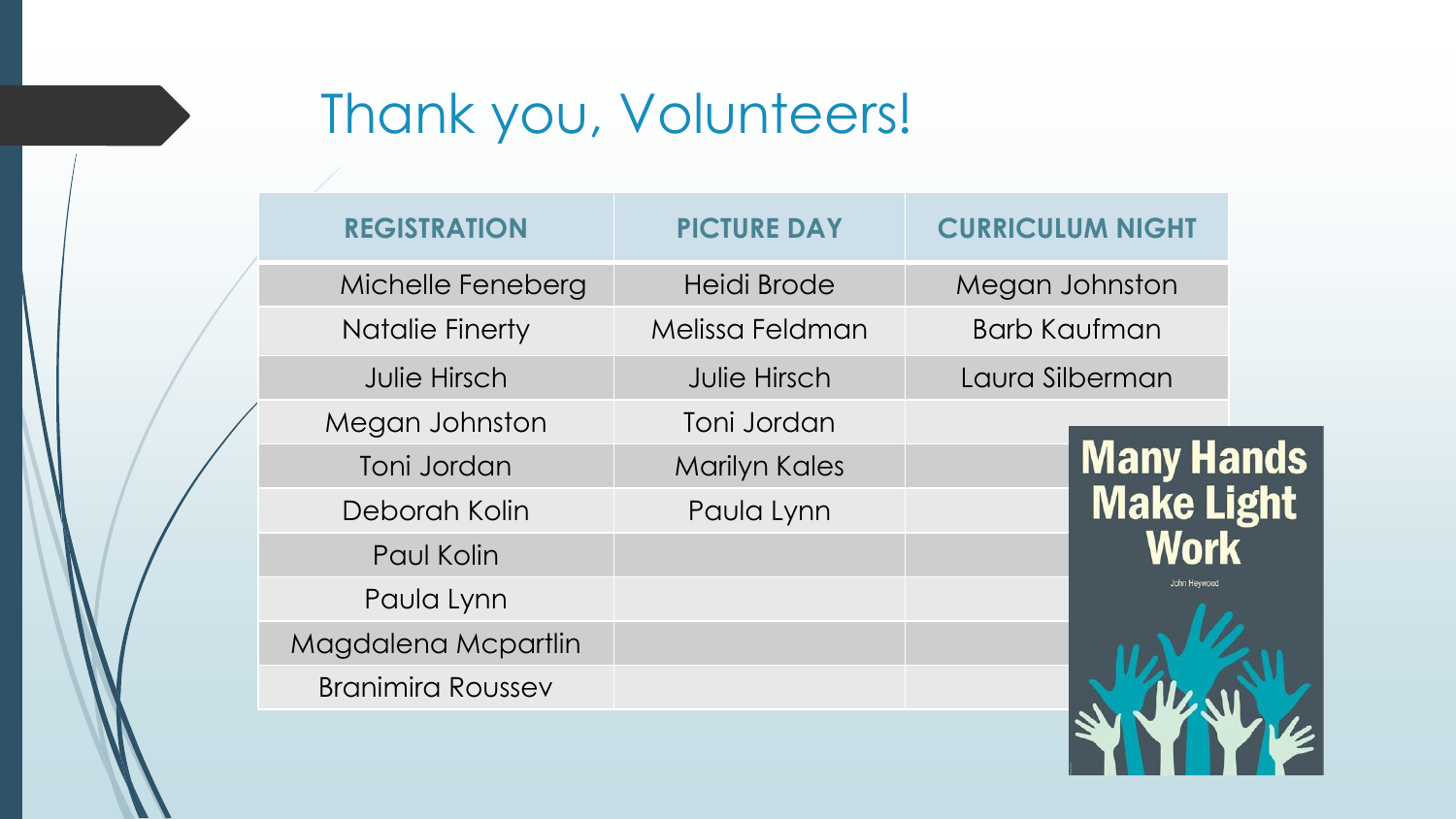

**Need 1 chairperson** 

- Organize sign-ups for shifts and donations
- Need ~15 volunteers
	- Coat check
		- Store / guard items
	- **Refreshments** 
		- Setup and distribute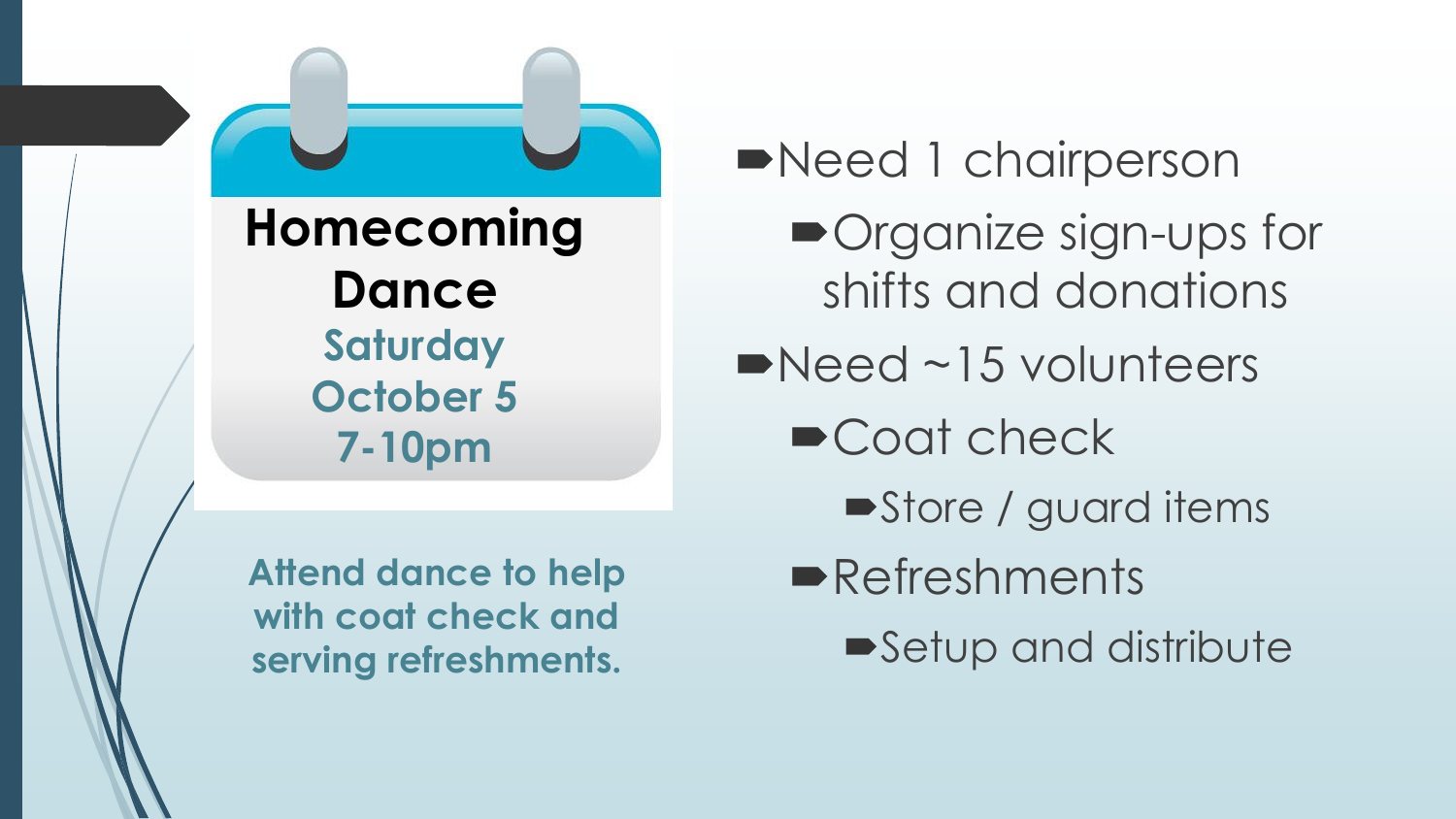

- Organize sign-up for donations.
	- Need ~20 bakers to provide ~40 dozen items
- ■3 volunteers 3-5pm to setup buffet + 4 NHS

A few volunteers to maintain buffet during event and remove at end.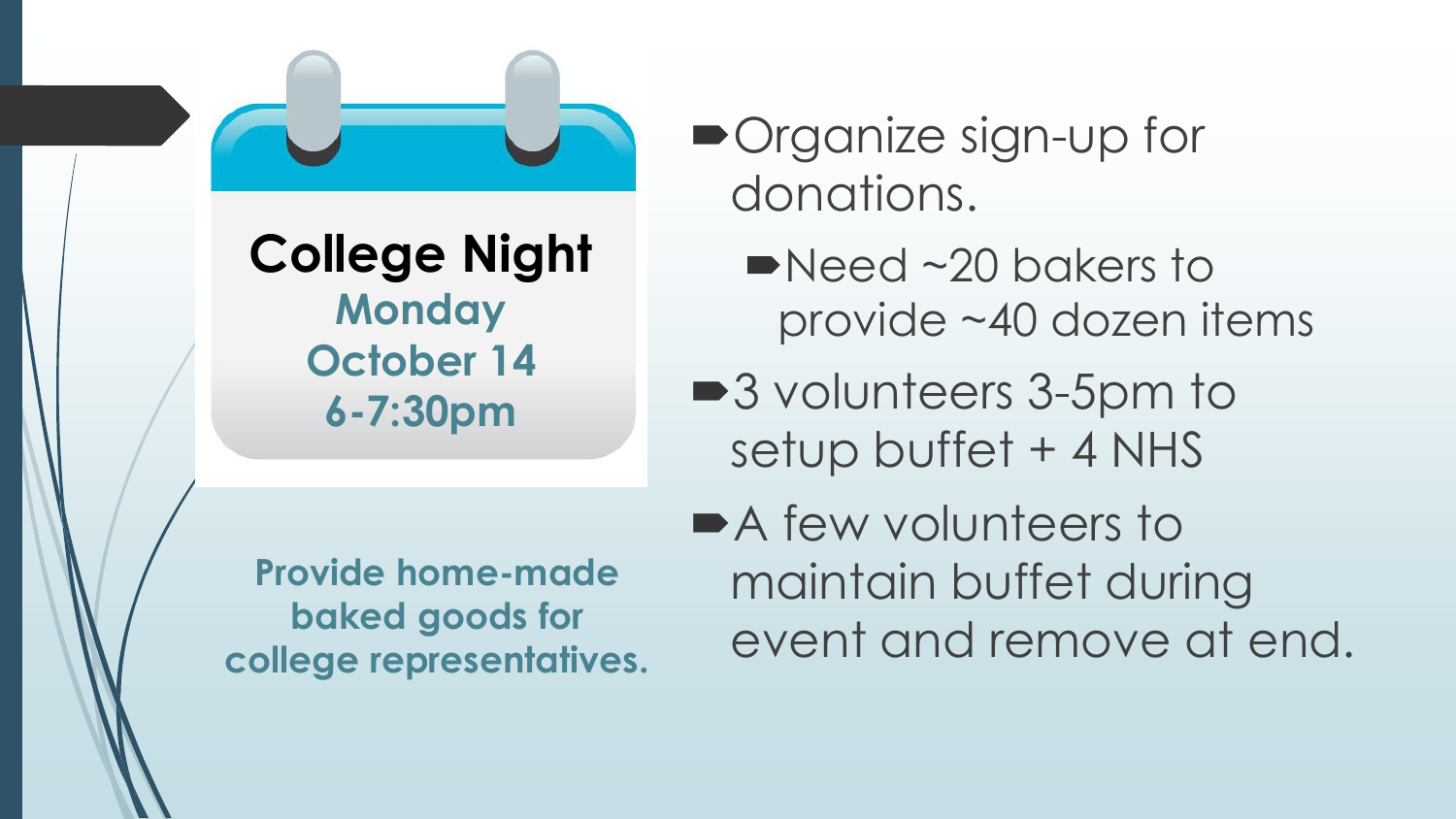

- Evening meetings: Mondays @ 7pm
	- October 21
	- **D** January13
	- March 9
- Facebook BHHS PTO
- 
- $\bullet$ Twitter @BHHSPTO
- 
- **PTO Cards**
- Email [pto.bhhs@gmail.com](mailto:pto.bhhs@gmail.com)

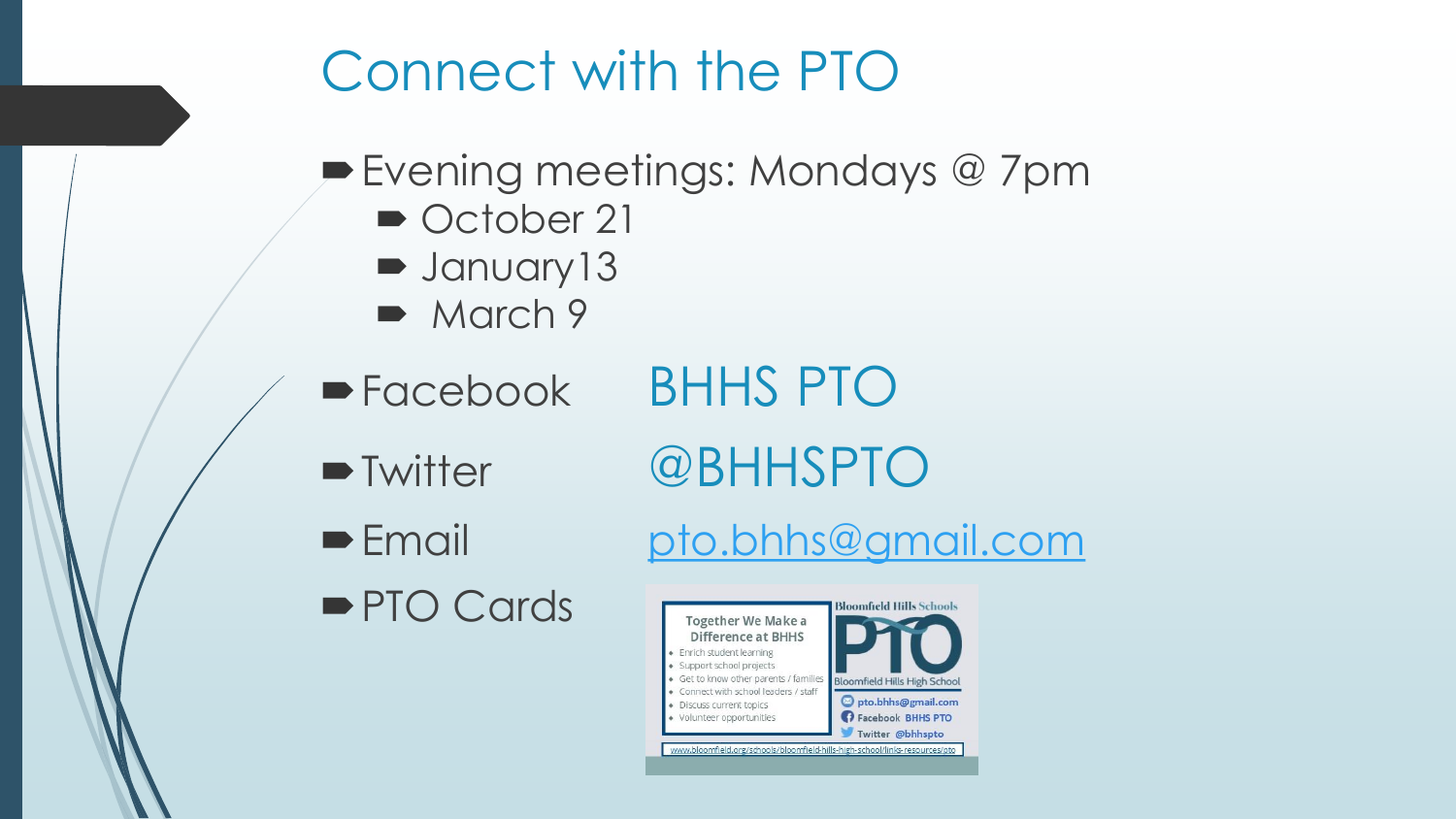## **SPOTLIGHT ON:**

- **Seniors**: Cap and Gown Orders, Senior Pictures, FAFSA, All Night Party Committee, College Applications, Spirit Week, Clubs
- **Juniors**: College Night, SAT/ACT testing, Spirit Week, Clubs
- **Sophomores**: MYP Project ideas (Deadline 10/4), College Night, Spirit Week, Clubs
- **Freshmen**: Homecoming Hallway Decorating, Spirit Week, Clubs, Football Games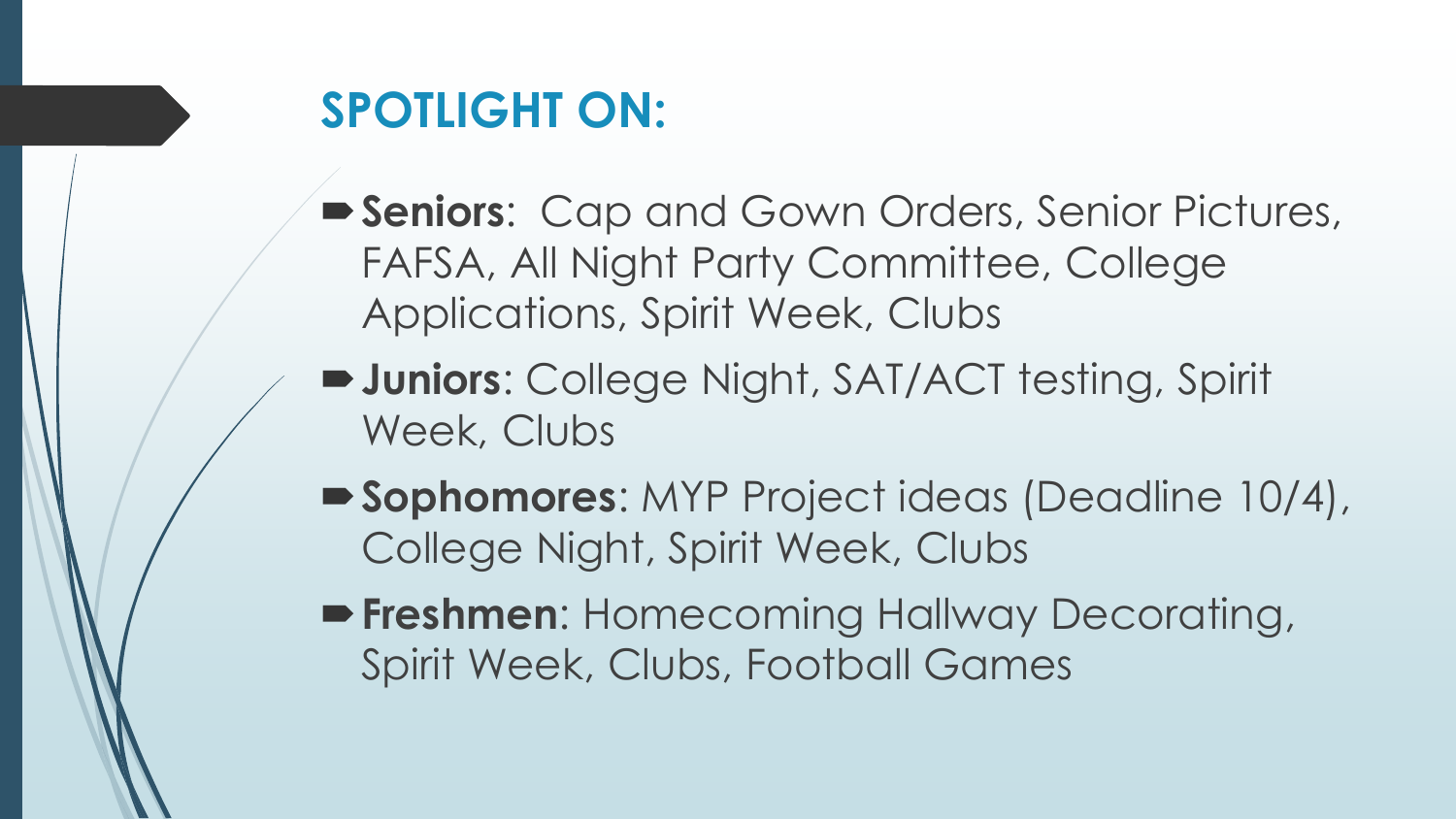



| Tuesday<br>10/1   | Neon.                                                                                                                                                                                                           |  |
|-------------------|-----------------------------------------------------------------------------------------------------------------------------------------------------------------------------------------------------------------|--|
| Wednesday<br>10/2 | Camo/Battleship                                                                                                                                                                                                 |  |
| Thursday<br>10/3  | Class Color/Spirit Package Swag<br><b>Monopoly Color: Black</b><br>Seniors:<br><b>Candyland Color: Pink</b><br>Juniors:<br>Clue Color: Red<br>Sophomores:<br>Freshmen:<br><b>Chutes and Ladders Color: Blue</b> |  |
| Friday            | Blackhawk Spirit - black, purple, silver                                                                                                                                                                        |  |